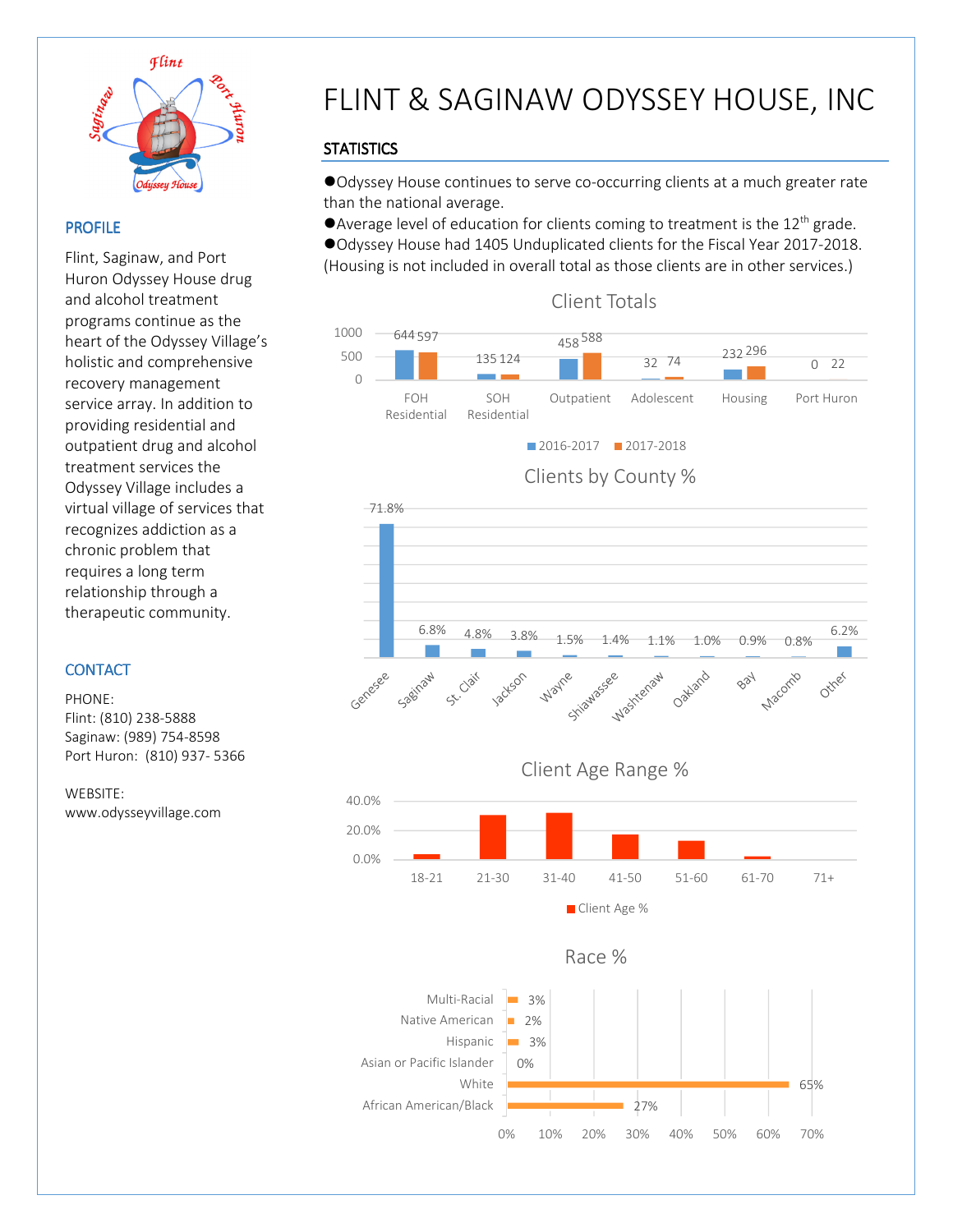WOMEN SPECIALITY SERVICES: 388 Total ENHANCED WOMEN SPECIALTY SERVICES: 60 Total



CHILDREN: Flint Odyssey House provided on site services to 117 children and an additional 218 children were provided ancillary services. Saginaw Odyssey House provided services to 47 children.



Average Length of Stay for clients in treatment was 111 days for Fiscal Year 2017-2018

PREVENTION: Approximately 5500 people were served prevention services.

TOXICOLOGY: 12721 drug screens were administered to clients with a relapse rate of only 4.2%



CLIENT SATISFACTION: 275 clients were surveyed during the year 2017-2018 about their overall satisfaction within the program. Overall satisfaction amongst the responses was 4.14 on a scale of  $1 - 5$ . 1 being greatly dissatisfied and 5 greatly satisfied.

FOLLOW UP DATA: 116 Follow up surveys were collected from client's who had left treatment

- Employment was up amongst clients who left treatment.
- Homelessness and dependent living had declined.
- 96% had no new incarcerations.
- 46% had resolved probation.
- 57% continued SUD treatment after leaving odyssey house.
- 72% continued to see a psychiatrist.

- Clients reported an improvement of overall health from when they entered treatment.

- 38% resolved open CPS cases and only 3% reported new CPS cases.